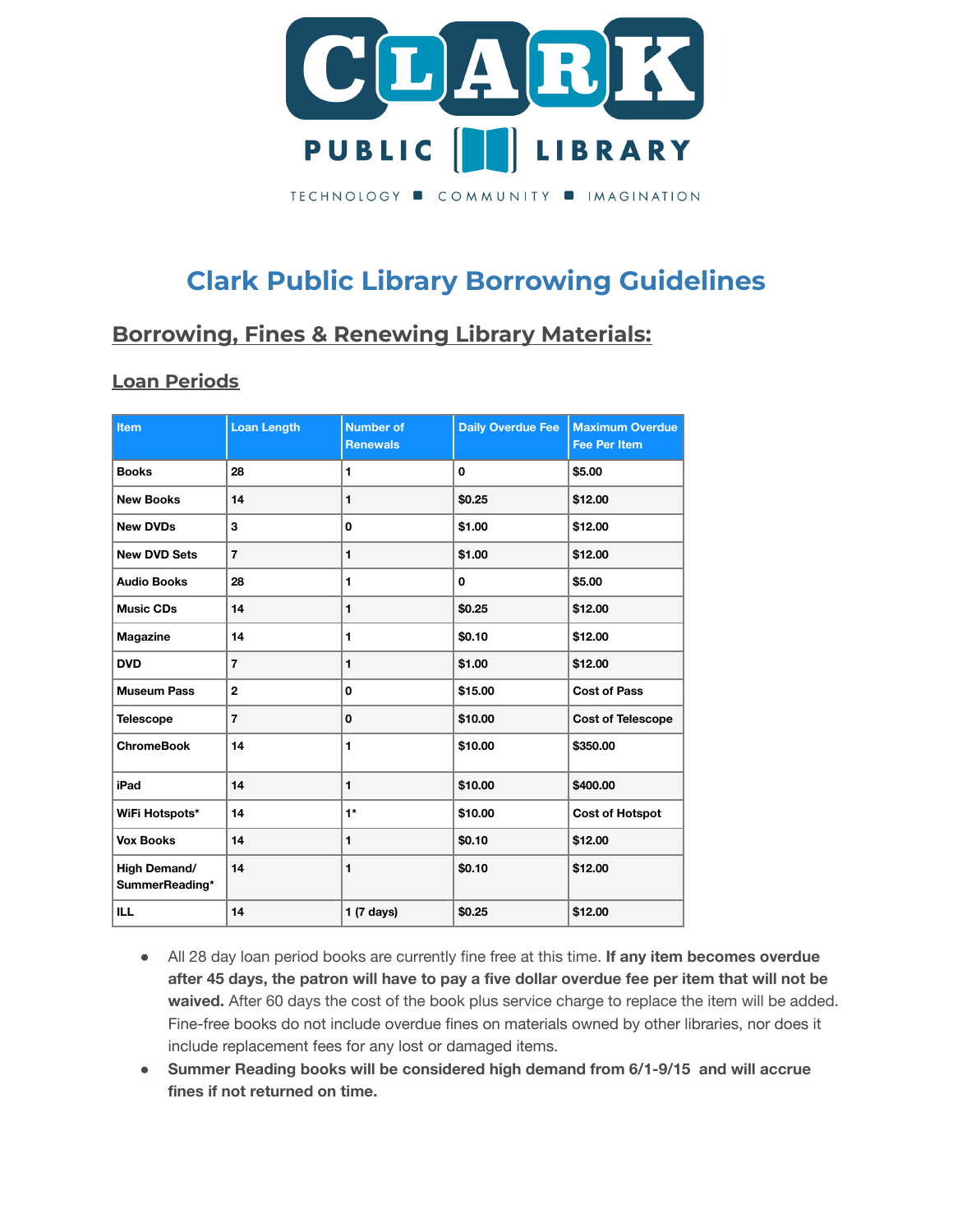- **● \*If any item becomes in high demand due to holidays, vacations, popularity, or unforeseen circumstances then that item will no longer be renewable.**
- Calculation of fines on overdue items begins to accrue on the day after the due date.
- Maximum of 50 items per library card. You may borrow up to 10 new books, 10 CDs, 10 audio books, 10 DVDs on your card.
- Library material placed in the book drop after the library has closed on the day that they are due shall not be considered overdue. All materials must be in the dropbox before the library opens for the day.
- A patron's borrowing privileges will be suspended when his or her unpaid library charges reach a level of \$20.00.
- A patron who wishes to contest a fine may speak to the library director, who shall have final determination as to whether or not any fines of \$5.00 and over shall be waived. Fines below that amount may be waived at the discretion of the staff. The librarian on duty or circulation supervisor has the authority to override the circulation system, and may do so at his or her discretion so that a patron may be permitted to check out additional materials in spite of an outstanding fine.
- No fines or borrowing charges for homebound patrons, 4 week loan period for all book material circulated to homebound customers.

## **Renewing Library Materials**

Most library materials can be renewed for one additional loan period. All books can be renewed as long as the book has no holds on it. The Clark Public Library will not renew new DVDS, museum passes, mobile hotspots, or the telescope.

There are several ways to renew library materials:

- At the library's Circulation Desk.
- Online at clarklibrary.org
- By phone at 732-388-5999 ext.1
- By email to circulation@clarklibrary.org. The message must include the cardholder's name, library card number and the titles they wish to renew.

### **New & High Demand Items**

- The decision to classify an item as circulating (as opposed to reference) and to determine the length of circulation shall be made by the professional staff.
- Newly purchased books or media placed in the circulating collection shall be categorized as "New" for a period of not less than three to six months. Material designated as "New" shall be subject to different circulation policies.
- Books which have circulated extensively or have large numbers of holds placed on them may remain as "New" books for a longer period of time at the discretion of the librarian.
- "New" items, with the exception of single disc DVD's, can be renewed once if there are no reserves for the item.
- Books assigned as a summer reading requirement for school will have a 14 day loan period. The circulation of summer reading books will be limited to 10 books per library member per grade level. Summer Reading books will be considered "high demand" from 6/30-9/1, and will accrue fines if not returned on time.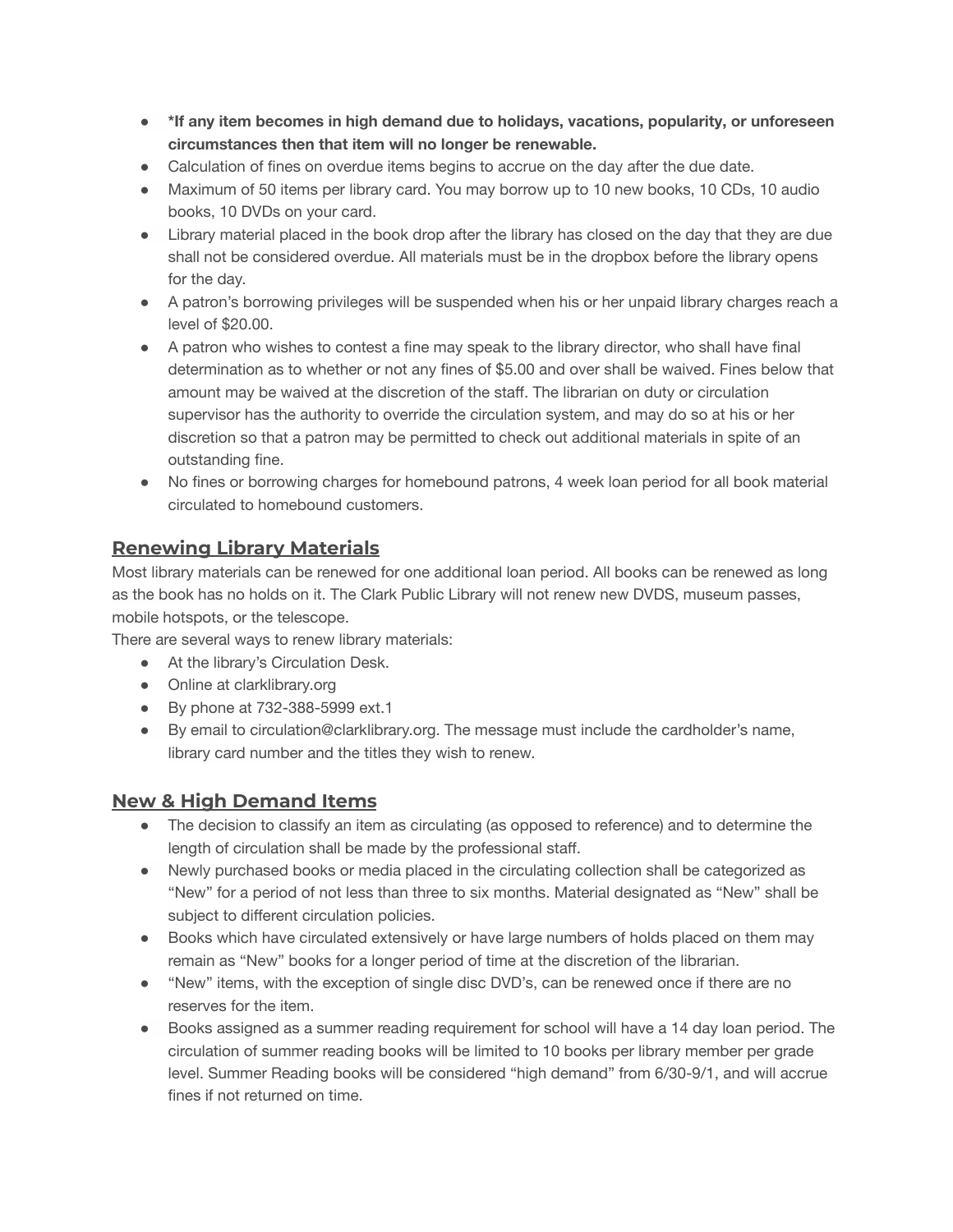● At the discretion of the professional staff, some library books may be removed from the circulating collection and designated for in library use only when demand for a particular book or topic is high.

## **Placing Holds on Materials**

Library cardholders may place a hold on items that are currently checked out. Cardholders will be notified by phone or email when a requested item is available for pickup or download. The status of a requested item can be checked online at clarklibrary.org or by clicking PLACE HOLD in the online catalog. A reserve placed by a Clark resident or patron who has purchased a Clark Library card shall take priority over any reserves for that item placed by non-residents. There are several ways to place a hold:

- At the Clark Public Library Information desk.
- By phoning the Information Department at 732-388-5999, Press 2, the Circulation Department, Press 1, or the Children's Department at 732-388-5999, Press 4.
- Online through the library catalog at http://ls2.clarklibrary.org:8080/?config=ysm#section=home.

## **Replacement Guidelines**

| <b>Item</b>                  | Cost                |
|------------------------------|---------------------|
| YA & Adult Fiction Books     | \$25.00             |
| YA & Adult Non-fiction Books | \$25.00             |
| <b>Juvenile Fiction Book</b> | \$25.00             |
| <b>Large Print Book</b>      | \$40.00             |
| <b>Vox Books</b>             | \$40.00             |
| <b>Magazine</b>              | \$10.00             |
| Music CDs                    | \$18.00             |
| <b>Audio Books</b>           | \$75.00             |
| <b>Artwork Cover</b>         | \$3.00              |
| <b>Broken CD/AudioBook</b>   | \$10.00             |
| <b>DVD</b>                   | \$25.00             |
| <b>Museum Pass</b>           | <b>Cost of Pass</b> |
| <b>Telescope</b>             | \$500.00            |
| <b>Chrome Book</b>           | \$350.00            |
| Chromebook charger           | \$30.00             |
| iPad                         | \$400.00            |
| USBC power adapter & cable   | \$40.00             |
| <b>WiFi Hotspots</b>         | \$125.00            |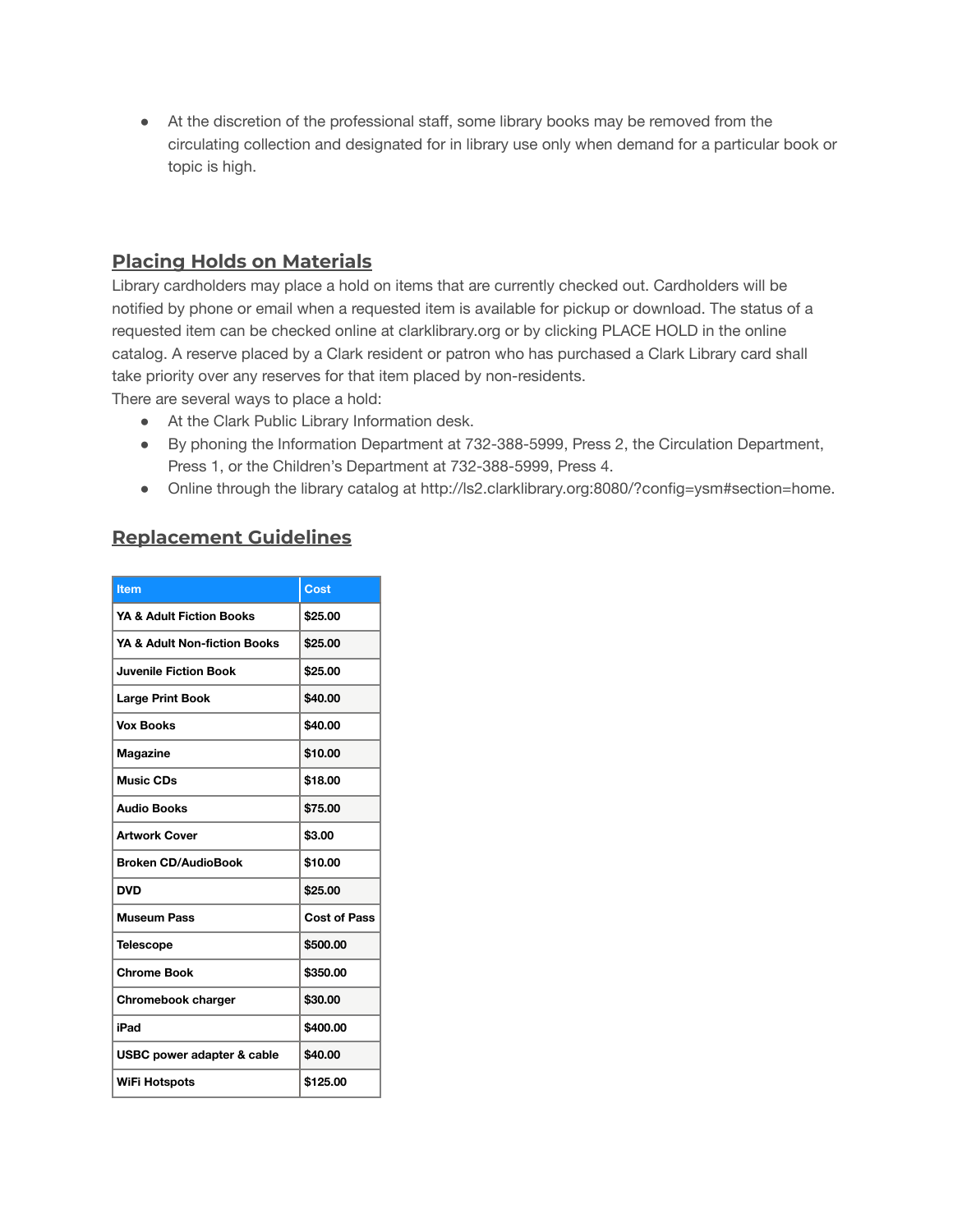## **Replacement Charges**

- Replacement charges will be assessed when an item is lost or if an item has been damaged beyond the point of easy repair. The charge will be the actual cost of the item when available or the default charge as listed above.
- Any item that becomes lost by a patron may be purchased by the patron. It must be replaced with the same isbn number (please call the library for further information). The item must be in new condition, and the patron will still have to pay the \$5.00 dollar service charge.
- In all cases a \$5.00 service charge is added to the cost of the item.
- When a patron pays a replacement fee plus service charge for a lost item, they are relieved of responsibility for any fines that may have been incurred on that item.
- If a patron finds and returns a lost item within 30 days of paying for the item, they will receive a refund for the replacement cost of the item. Patrons must fill out a voucher, and a check will be mailed to them. Service charges are non-refundable.

## **Service Charges**

| <b>Item</b>                                        | <b>Amount</b> |
|----------------------------------------------------|---------------|
| <b>Service Charge for Lost Books</b>               | \$5.00        |
| Lost Barcode                                       | \$2.00        |
| <b>CD &amp; DVD Case</b>                           | \$3.00        |
| <b>DVD Case</b>                                    | \$3.00        |
| <b>Audiobook Case</b>                              | \$8.00        |
| Lost Library Card                                  | Free          |
| <b>Non-resident Library Card Fee</b>               | \$65,00       |
| Printing & Copying B&W per<br>Page                 | \$0.15        |
| <b>Printing &amp; Copying in Color per</b><br>Page | \$0.75        |

#### **Interlibrary Loans**

While the Clark Public Library maintains a balanced collection that meets the needs of the community it serves, it is not possible to purchase every item that each cardholder wishes to access. Therefore, the library will attempt to borrow any item that it does not own from another library.

#### **The following guidelines apply to interlibrary loans:**

- Interlibrary loans are only for Clark Public Library card holders.
- The person placing the request must have a library card in good standing with Clark Public Library.